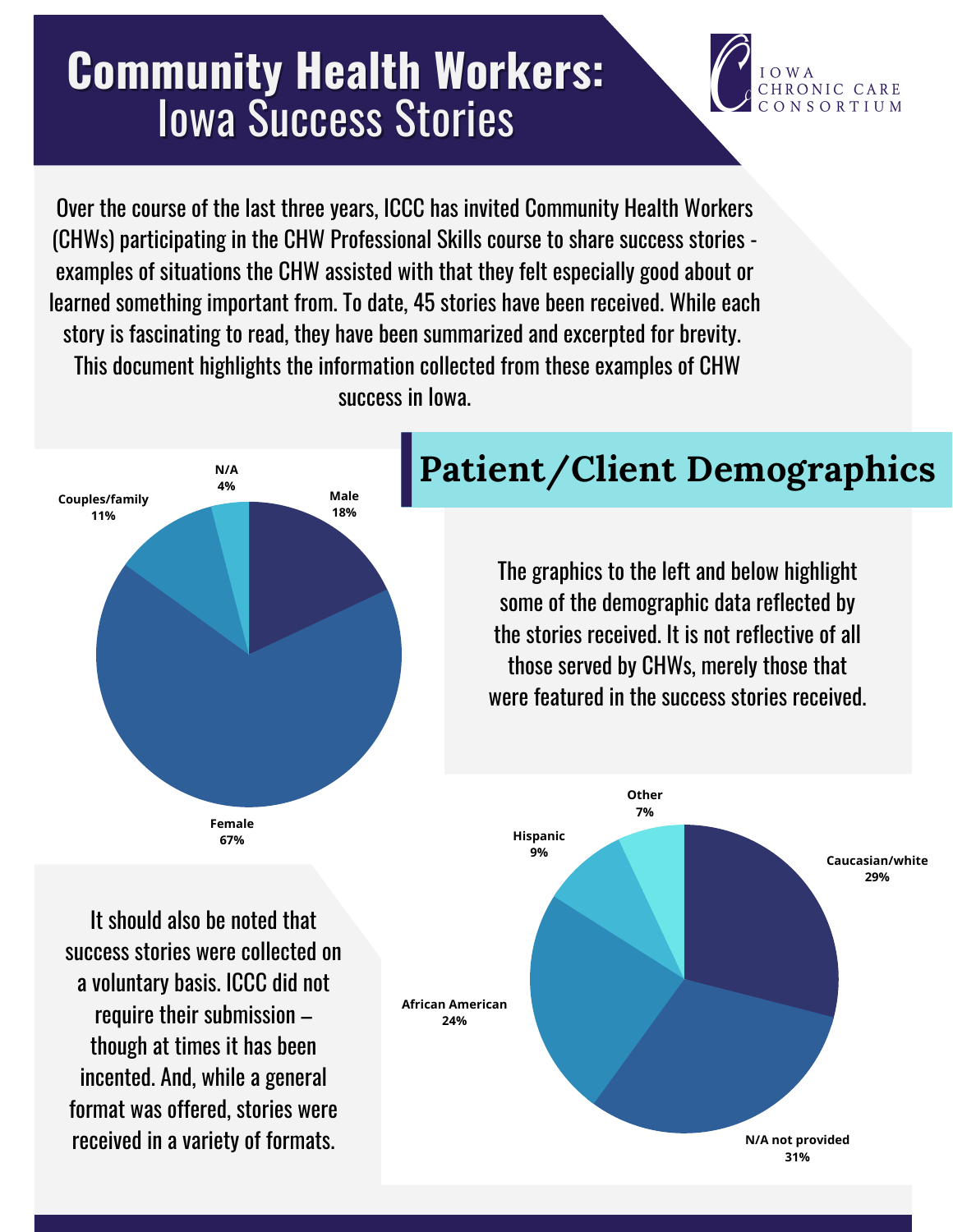CHWs were asked to share various information, including what organizations they worked with, what the patient/client's primary challenges were, what steps were taken, outcomes, and what they learned from the experience.

As the stories were collected from current and former students from the CHW Professional Skills Training course, considerable interest lies in the lessons learned from their experiences.

*"The lesson I learned is to not judge by the experience of others. Each experience is unique. I also learned that shifting the power back to the client can make things happen for everybody involved."*

#### **- CHW**

The following chart outlines the barriers and challenges faced by those featured in the success stories. Most had more than one, and it was common to have one presenting issue for which the patient/client was referred to the CHW, only to have additional barriers come to light as the CHW established a trusting relationship with the patient/client.



This chart reflects issues identified based on the success stories shared voluntarily by CHWs and should not be interpreted more broadly as a comprehensive list of the most common or important needs faced. A broad range of additional issues *were identified – those reflected in the chart were mentioned four or more times.*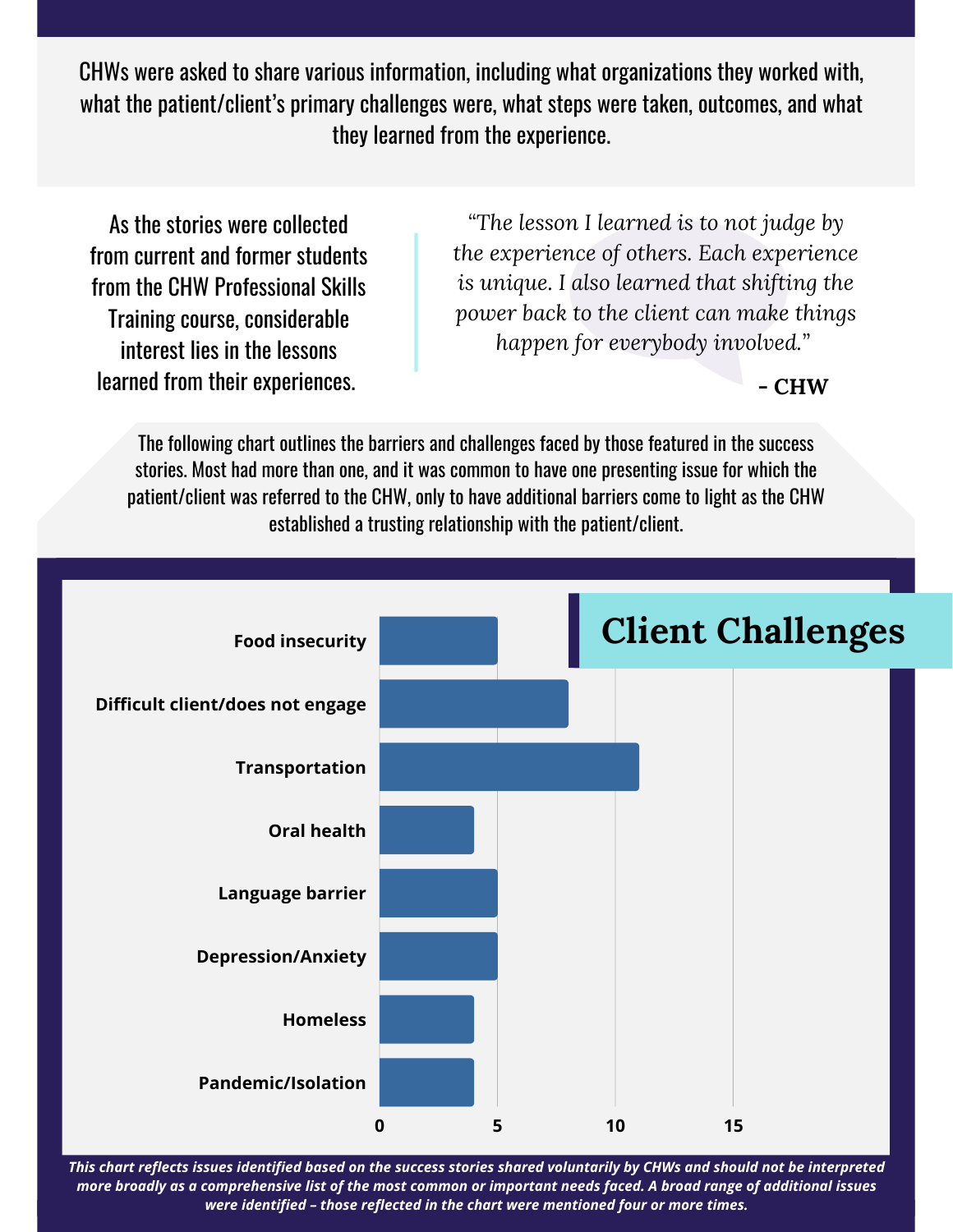*"Many times, family support programs are unsure of the difference they are making since programs are short term, over the phone, or only in emergencies. It was eye opening to experience this with the family and to realize how much of an impact local organizations can have on families when there is trust, consistency and team work."*

**- CHW**

### **Lessons Learned**

As noted, ICCC asked CHWs to reflect on what they learned from the experience, even if the outcome was not as initially hoped. Those lessons learned are reflected in the following graph. Responses ranged widely. The authors were able to group and combine similar responses to reflect frequency in the table below, though many additional responses were provided.



*This graph reflects frequency of response, not importance, and should not be interpreted as representing perspectives of all CHWs.*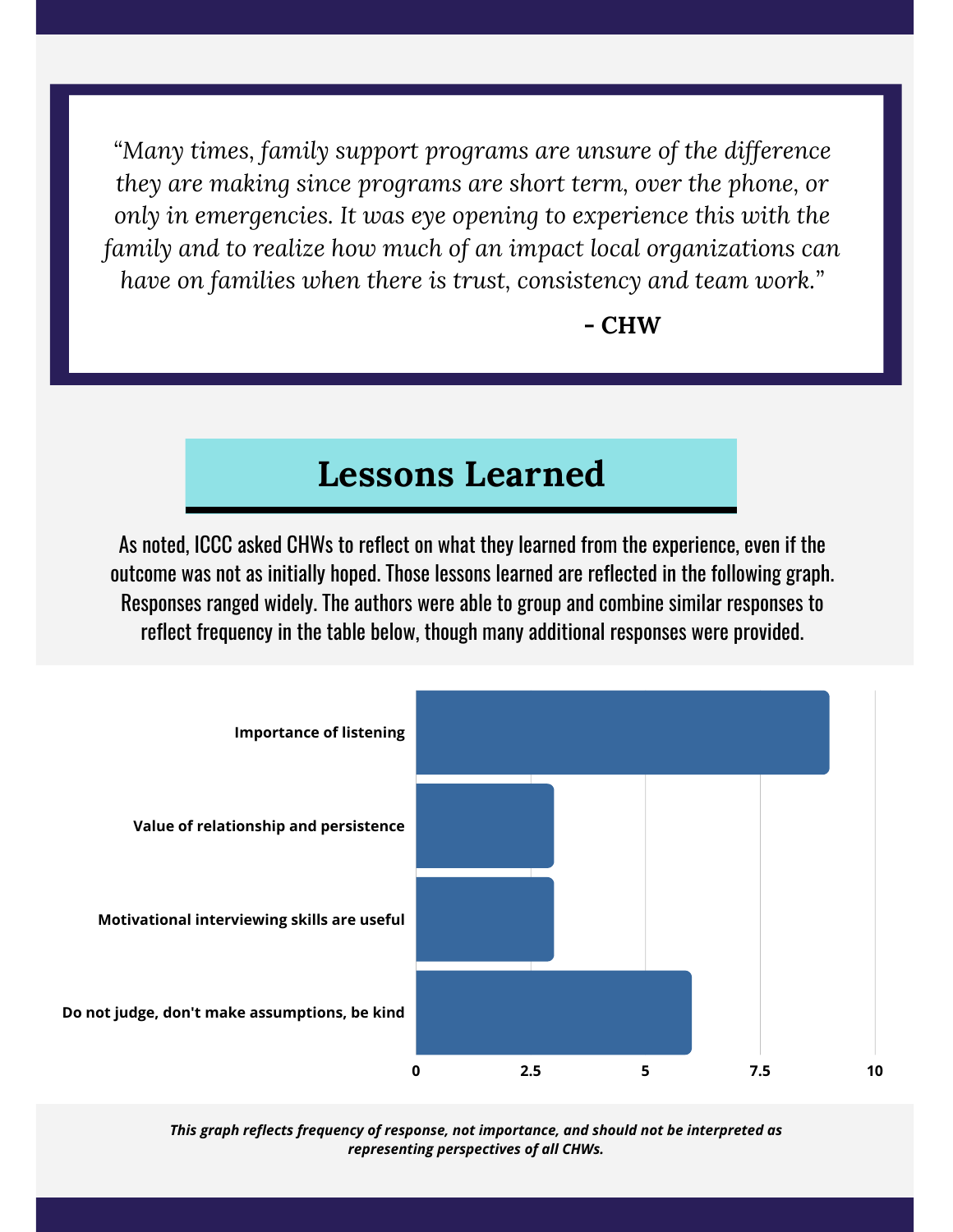### **Types of Services Provided/Referred**

The types and range of services available vary by geographic location and the client's eligibility. From the success stories received, the following graph outlies the most referred services. For purposes of brevity, those services referred four or more times are reflected in the table below. In most instances, more than one service is referred or provided.



The data in this chart reflects the types of services referred in particular instances shared in the success stories and should not be interpreted more broadly as reflecting the most prevalent referrals made by all CHWs in Iowa.

*"This client was released from prison and homeless. She needed assistance with employment, programs to help with sobriety (such as AA locations), and case management.*

*I helped by finding locations of meetings, navigate computer for Zoom meetings. I worked with her to* fill out applications and develop a resume. It was a challenge to help the client understand this wasn't a sprint, but she needed to work one day at a time and keep busy with working on herself. She got the job *she wanted and is also working on setting goals - both short and long term.*

*The impact is that she began believing in herself. Understanding the process of self-care and working on small steps. She is now looking into an apartment and on her finances. Key factors are having strong support systems in place."*

**- Excerpt from a success story**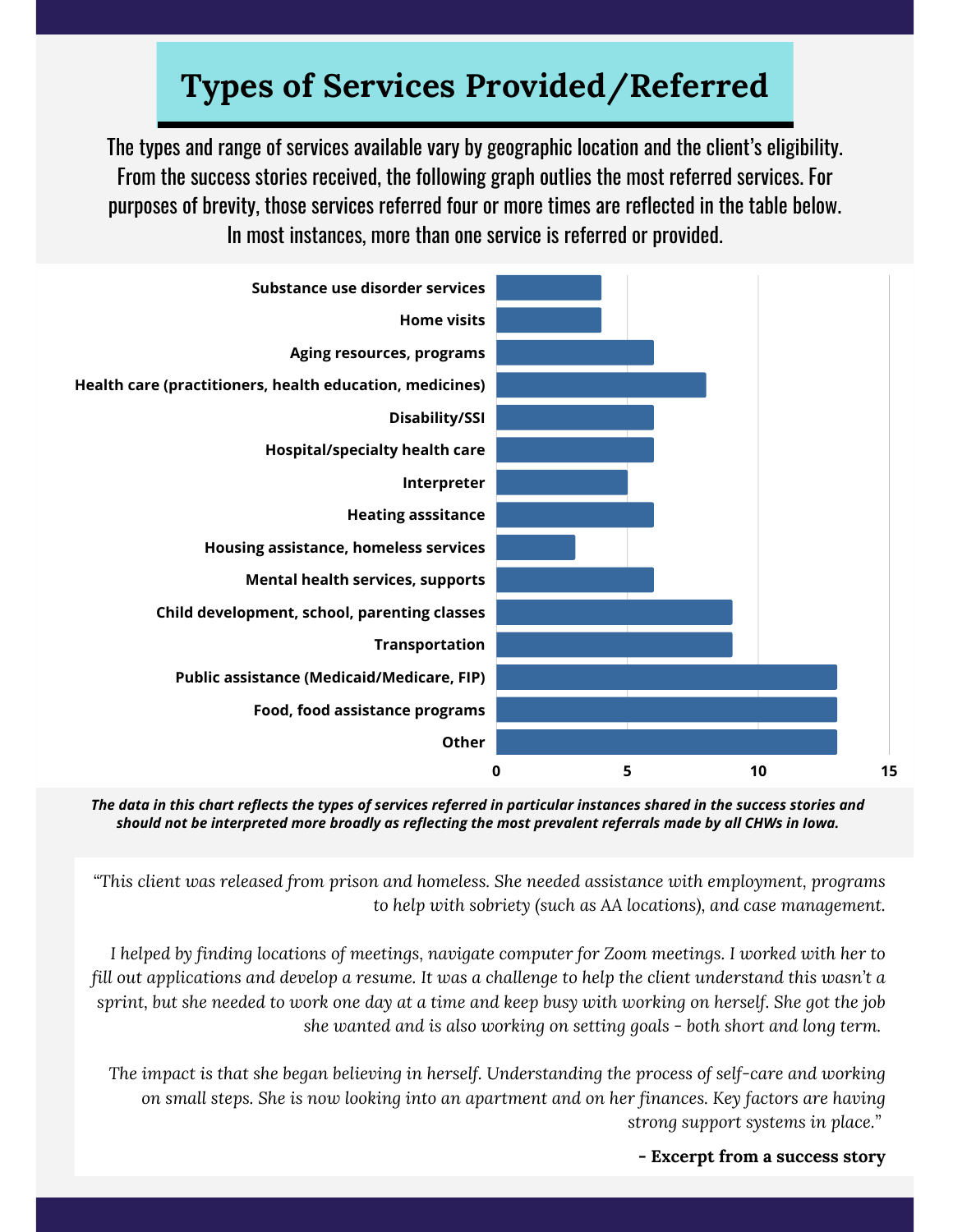### **Patient Outcomes**

The following graph outlines the CHWs' perspectives on patient outcomes from the successful experience shared. Again, only the responses mentioned with some frequency are reflected in the table below; a range of additional outcomes were shared in the success stories provided.



This graph reflects the frequency similar perspectives were shared by CHWs and are not necessarily based on data or *other documented outcomes.*

*"Today, I was able to see a patient that wanted to get some questions answered about his coverage options with a disability. During the appointment he decided to open up a little bit more with me. He gave me his background story, and how him and his son left a domestic household and became homeless. He told me about his last appointment at our clinic and that his provider prescribed medications for his depression. After talking to him a bit more, he told me that he was really excited to get his mental health back on track until he tried picking up the prescription and wasn't able to afford it. After looking through* his chart to find out what he may be eligible for, I saw that he was part of the Homeless *Program. We took a walk down to the pharmacy and he explained his situation. Ultimately he learned his prescription could be transferred to our pharmacy and there would be no charge of the medication!!! He was trying very hard to hold back his tears, but after walking him outside he broke down. He was so grateful for all our organization has done to get him on a better track mentally, financially, and physically."*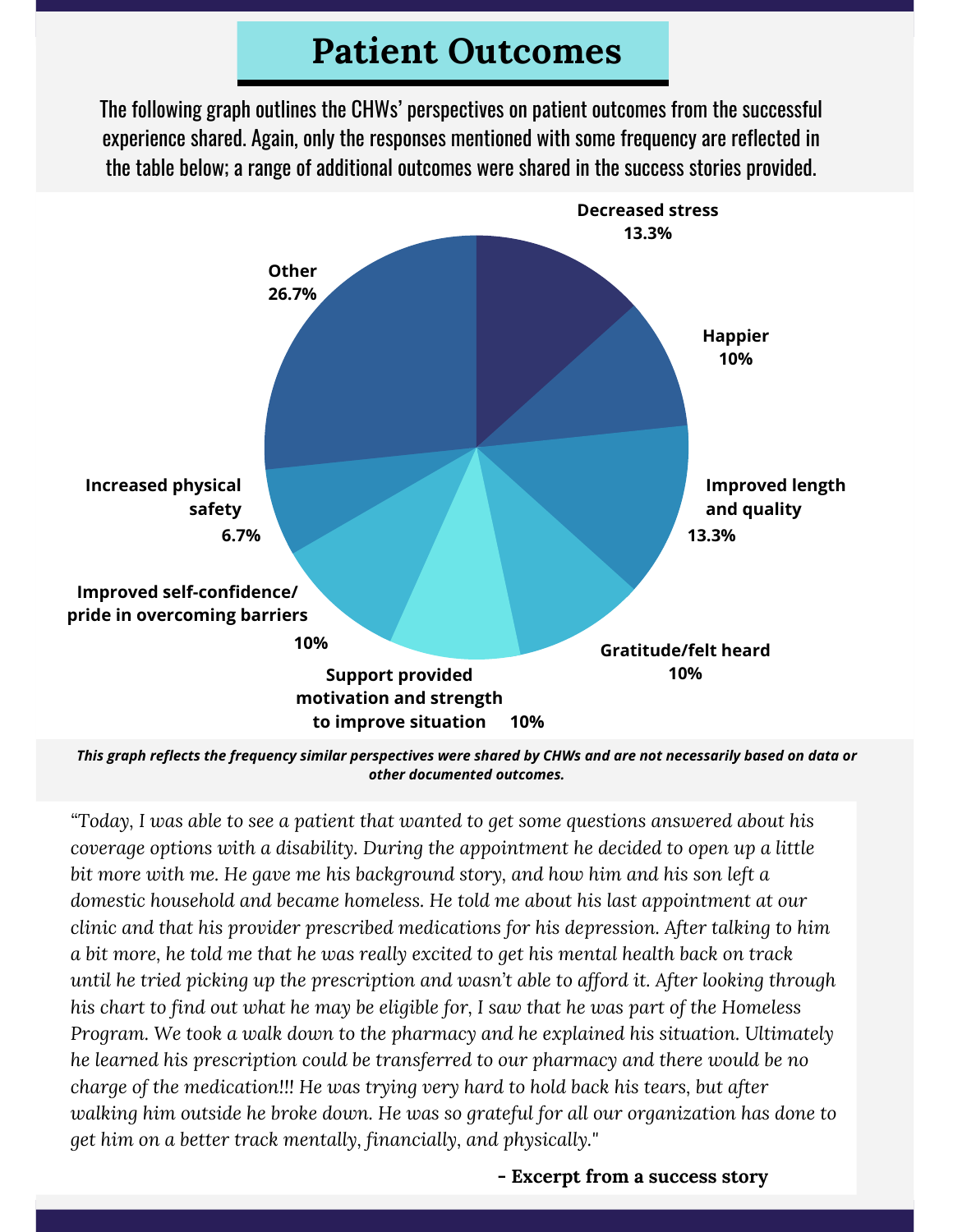## **Urban and Rural Successes**



Available literature indicates CHWs are often utilized at higher levels in urban areas. While this may be true, there is good representation of CHWs from rural communities in ICCC's CHW Professional Skills Training program, and reflected in the success stories received, as noted in the chart to the left.

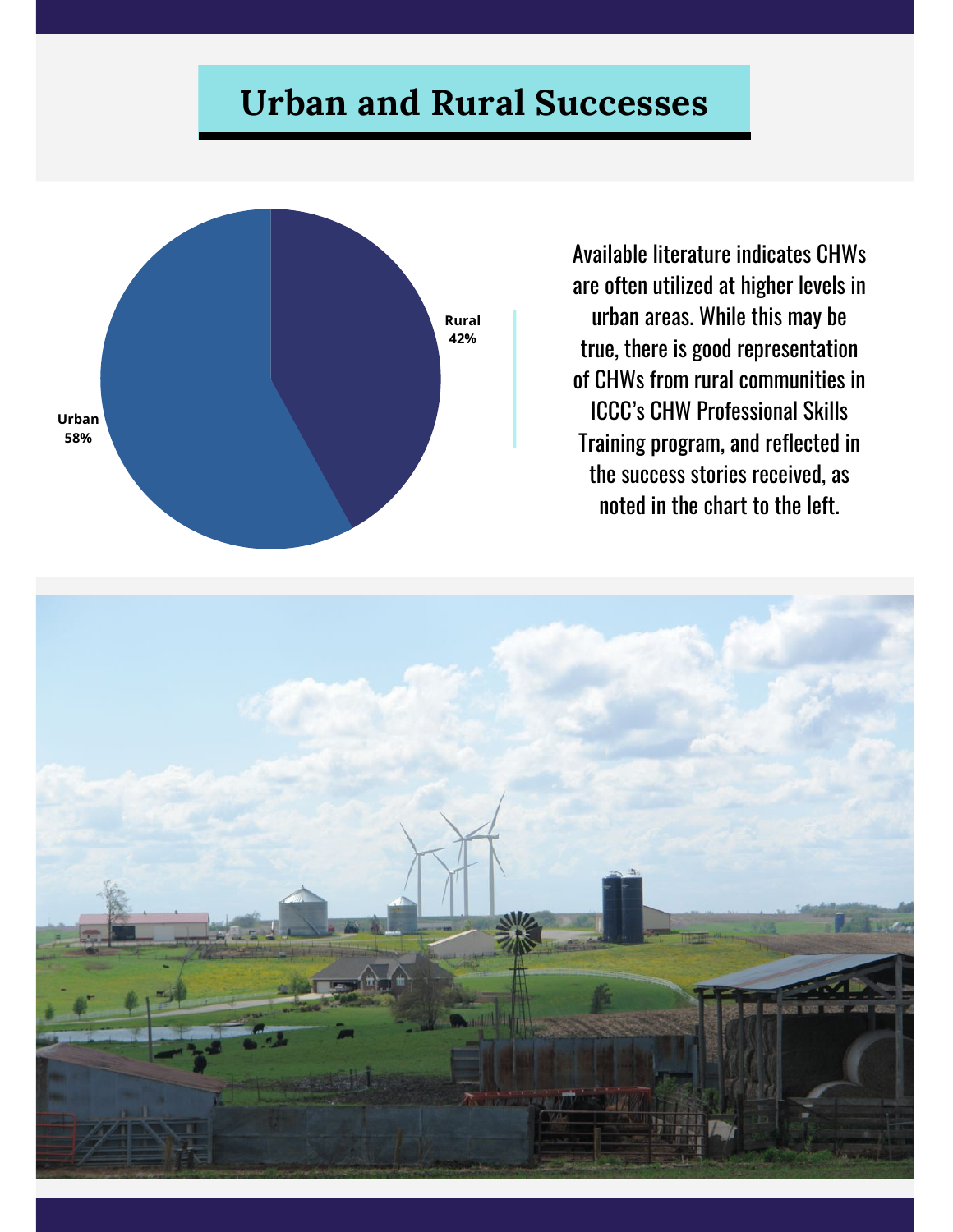#### The following excerpts highlight **successes and outcomes** achieved in **rural areas** of Iowa.

*"Mom has since gained knowledge on developmental milestones. Mom's education has increased tremendously on positive discipline methods, persistence coaching, being toddler directed, and the importance of play. Mom is willing to do "what it takes" to ensure her 3-year- old will succeed and will graduate high school!*

*I guess this mom has had an impact on me………..be kind, not everyone comes from the same background! I hold my head proudly and am very thankful that I met this mom. She is a great person and a great mom. She works a full-time job, is not on any state aide, no child-protective involvement, only has her son (that's where her focus is), she is not in jail (and never has been) and stopped using drugs when she found out she was pregnant! She actually moved to a different county to "escape that life" and get away from it all so that her son can have it better than she did."*

#### **- Excerpt from a success story**

*"This client was pretty resistant at first. His answers to every question I asked were short and gruff. I remember I finally told him "I am here for you, and everything I am doing is to help your situation. You can choose to accept my help or not." This was a game changer for him, and his entire attitude shifted. He cooperated with everything I asked, which was complicated as we applied for Disability and Medicaid. He always answered my calls. We were able to establish a regular monthly income and food stamps for him. He received Medicaid funding. He utilized Medicaid funded transportation. And the thing is, he got better. He didn't meet the goal of hospice of death with dignity. Instead, he improved his life and lived many more quality years."*

#### **- Excerpt from a success story**